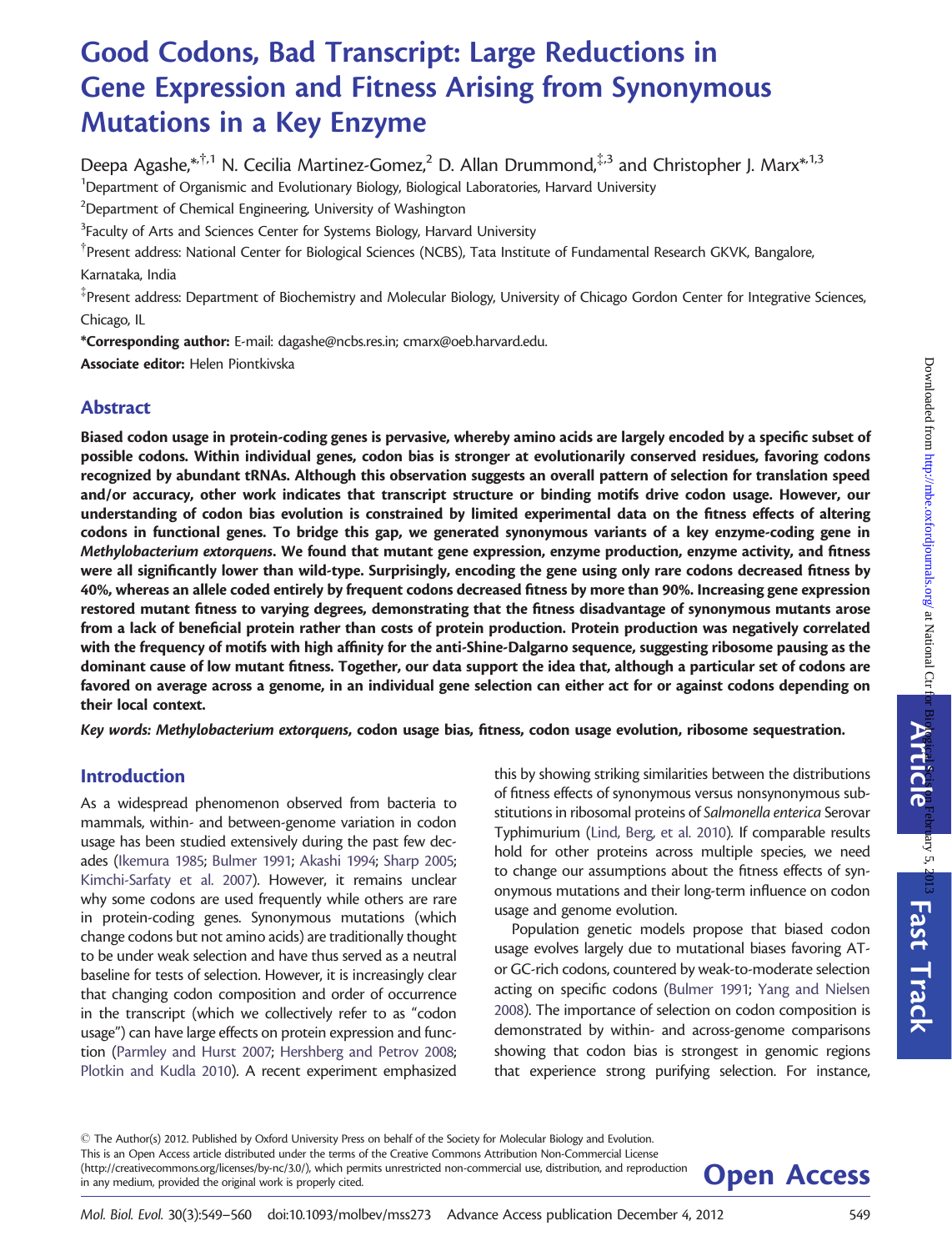codon bias is typically stronger in highly expressed proteincoding genes ([Ikemura 1985\)](#page-10-0). Even within genes, there appears to be variation in the strength of selection on codon usage: evolutionarily conserved amino acid residues show stronger bias than evolutionarily variable residues ([Akashi 1995](#page-10-0); [Drummond and Wilke 2008](#page-10-0)). However, the relative influence of physiological processes leading to the evolution and maintenance of biased codon usage remain unclear.

Various hypotheses posit that selection can act upon specific codons at different stages of protein production [\(supple](http://mbe.oxfordjournals.org/lookup/suppl/doi:10.1093/molbev/mss273/-/DC1)[mentary table S1,](http://mbe.oxfordjournals.org/lookup/suppl/doi:10.1093/molbev/mss273/-/DC1) [Supplementary Material](http://mbe.oxfordjournals.org/lookup/suppl/doi:10.1093/molbev/mss273/-/DC1) online). First, protein production may be limited by translation initiation, causing selection on  $5'$  mRNA folding and stability rather than direct selection on codons per se ([Gold 1988\)](#page-10-0). Second, rare codons serviced by low-abundance tRNAs can slow down translation because ribosomes must wait longer for the appropriate charged tRNA to elongate the nascent polypeptide [\(Curran and Yarrus 1989](#page-10-0); [Sørensen et al. 1989\)](#page-11-0). On the other hand, glutamic acid codons recognized by the same tRNA are translated at different rates [\(Sørensen and](#page-11-0) [Pedersen 1991](#page-11-0)), and two recent studies claim that the translation time for synonymous codons in yeast and bacteria is invariable [\(Li et al. 2012;](#page-10-0) [Qian et al. 2012\)](#page-11-0). Even if ribosomes do pause during translation, such pauses may actually be critical to allow the protein to fold correctly [\(Komar 2009](#page-10-0)). However, in most cases ribosomal pausing is thought to be detrimental: it can hasten mRNA degradation, sequester ribosomes on slow transcripts, compromise protein function by increasing the probability of mistranslation or altering cotranslational folding kinetics [\(Cortazzo et al. 2002\)](#page-10-0), and lead to mistranslation-induced protein misfolding [\(Drummond and](#page-10-0) [Wilke 2008\)](#page-10-0). Thus, selection for translational speed and accuracy ("efficiency") is expected to generally increase concordance between the cellular tRNA pool and codon usage ("translational selection"). Finally, the balance between translation initiation and elongation may be tuned via a "ramp" of codons serviced by rare tRNAs at the 5'-end of transcripts, which may minimize ribosome collisions or sequestration during elongation ([Tuller et al. 2010\)](#page-11-0).

Despite myriad hypotheses about mechanisms underlying selection on codon usage, the paucity of experimental manipulations of codons in native, functional genes that have coevolved with their genome leaves many key questions unaddressed. What magnitude of selective difference is possible between synonymous alleles with varying codon usage? Is the wild-type (WT) codon usage optimal with respect to fitness? Are codons that are serviced by more abundant tRNAs universally preferred over those serviced by rare tRNAs? How much does codon position (and not just composition) matter? Which level(s) of the central dogma (mRNA or protein levels, enzyme activity) are affected by synonymous variants? Are fitness differences driven by insufficient beneficial protein, or excess cost of production? To move toward an integrated picture of the mechanistic bases of selection upon codon usage, it is important to address these questions for variety of native genes in multiple species.

As a step in this direction, we tested the fitness effects of altering codon usage in a highly expressed enzyme-coding gene ( $\sim$ 2% of total cell protein, [Vorholt et al. 2000](#page-11-0)) in the --proteobacterium Methylobacterium extorquens AM1. For the majority of amino acids, the relative occurrence of the most frequently used codon in M. extorquens genes is  $>70\%$ [\(fig. 1](#page-2-0)A and B), indicating a substantially skewed codon usage [\(supplementary fig. S1](http://mbe.oxfordjournals.org/lookup/suppl/doi:10.1093/molbev/mss273/-/DC1), [Supplementary Material](http://mbe.oxfordjournals.org/lookup/suppl/doi:10.1093/molbev/mss273/-/DC1) online). M. extorquens has evolved to utilize single-carbon  $(C_1)$  compounds such as methanol via a series of specific metabolic pathways [\(Chistoserdova et al. 2003\)](#page-10-0). We targeted one of the genes in the formaldehyde oxidation pathway, fae, which encodes the 18 kDa formaldehyde activating enzyme FAE. FAE is essential for growth on methanol but is dispensable during growth on multicarbon substrates ([Vorholt et al.](#page-11-0) [2000\)](#page-11-0). fae has highly biased codon usage ([supplementary](http://mbe.oxfordjournals.org/lookup/suppl/doi:10.1093/molbev/mss273/-/DC1) [fig. S1,](http://mbe.oxfordjournals.org/lookup/suppl/doi:10.1093/molbev/mss273/-/DC1) [Supplementary Material](http://mbe.oxfordjournals.org/lookup/suppl/doi:10.1093/molbev/mss273/-/DC1) online), as expected from the commonly observed pattern of strong codon bias in highly expressed genes [\(Drummond and Wilke 2008\)](#page-10-0). fae was thus ideal for our experiments because its codon usage represents highly expressed M. extorquens genes, and its high expression level and substrate-specific essentiality render it tractable for protein and fitness measurements.

To sample across a wide range of possible codon usage in fae within a minimal set of alleles, we designed and synthesized six synonymous fae alleles [\(table 1](#page-2-0)). To ensure that codon differences between alleles were evolutionarily relevant, we characterized "rare" codons as those significantly depleted at conserved amino acid residues, and "frequent" codons as those significantly enriched at conserved residues (see Results). The alleles varied from 0% to 100% rare codons, including a trio of variants with 50% rare codons with identical codon composition but different placement of rare versus frequent codons. We replaced the chromosomal copy of WT fae with these mutant alleles or a WT control (retaining the native promoter), and quantified selection on codon usage using each mutant's growth rate on methanol [\(Supplementary methods,](http://mbe.oxfordjournals.org/lookup/suppl/doi:10.1093/molbev/mss273/-/DC1) [Supplementary Material](http://mbe.oxfordjournals.org/lookup/suppl/doi:10.1093/molbev/mss273/-/DC1) online). Our results uncovered extreme fitness differences between synonymous gene variants, including a nearly complete lack of growth with an allele encoded only by frequent codons. These synonymous alleles exhibited different mRNA levels, but varied even more in production of FAE protein and enzyme activity. In all mutants, growth limitation was a result of insufficient enzyme activity rather than excessive costs of protein production. These results indicate a complicated mapping of codon usage to gene expression and fitness, and suggest that different synonymous alleles may be suboptimal in distinct ways.

#### **Results**

#### Design and Synthesis of Synonymous fae Alleles with Altered Codon Usage

To guide our manipulation of codon usage, for each amino acid, we first identified codons that are most enriched ("frequent codons") or depleted ("rare codons") at conserved amino acid residues relative to variable residues across all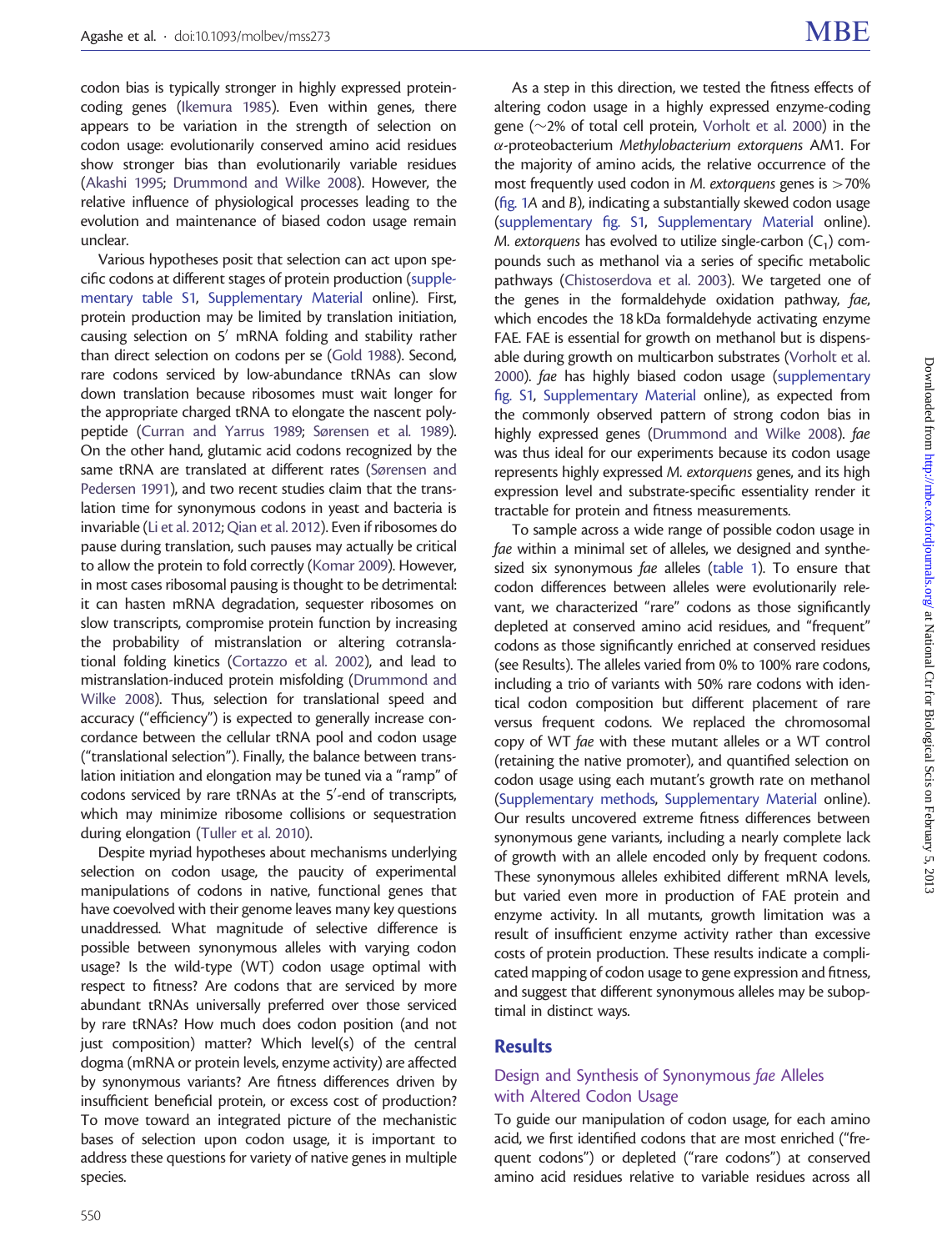<span id="page-2-0"></span>

FIG. 1. Codon usage bias metrics. The relationship between commonly used indices of codon bias and the index of relative codon usage in Methylobacterium extorquens AM1 used in this study (odds ratio of finding a specific codon at conserved rather than variable residues in protein-coding genes across the genome). (A) Relative frequency of codon usage for each amino acid, calculated for a list of 39 highly expressed ribosomal protein coding genes (from the codon usage bias database, <http://cub-db.cs.umt.edu/index.shtml>, last accessed December 16, 2012). (B) Relative frequency of codon usage for each amino acid, calculated for 1,022 coding regions (GenBank) and (C) relative synonymous codon usage (RSCU), the frequency of each codon normalized by the total number of synonymous codons for that amino acid. (D) The frequency of optimal codons (Fop) for each of the synonymous fae alleles used in this study; bars are colored by strain. In (A–C), red points indicate the most commonly used codon in the respective set of genes. Data in (B) and (C) are based on the entire M. extorquens genome.

|               | <b>Codon Distribution</b> |          |                                            | # Synonymous     | 5' sequence                                                                              |  |  |  |  |  |
|---------------|---------------------------|----------|--------------------------------------------|------------------|------------------------------------------------------------------------------------------|--|--|--|--|--|
| <b>Strain</b> | % Frequent                | % Rare   | <b>Residues with</b><br><b>Rare Codons</b> | <b>Mutations</b> | M<br>A K<br>К<br>G<br>$\mathsf{v}$<br>T<br>V<br>$\mathsf{v}$<br>Q<br>E<br>A              |  |  |  |  |  |
| WT            | 71.9                      | 8        | Wild type                                  |                  | ATGGCAAAAATCACCAAGGTTCAGGTCGGCGAGGCCCTCGTC                                               |  |  |  |  |  |
| AF            | 100                       | $\bf{0}$ | None                                       | 46               | $ATGCGGGGGGGG$                                                                           |  |  |  |  |  |
| AC            | 89                        | 11       | Active                                     | 52               | ATGCGGGT.GG                                                                              |  |  |  |  |  |
| <b>RN</b>     | 49.4                      | 49.4     | Random                                     | 92               | $ATG$ $A$ $G$ $A$ $A$ $AT.G$ G                                                           |  |  |  |  |  |
| <b>VA</b>     | 49.4                      | 50.6     | Variable                                   | 102              | ATGCGGGAAT.GA                                                                            |  |  |  |  |  |
| <b>CO</b>     | 49.4                      | 50.6     | Conserved                                  | 94               | $\text{ATG}$ $A \ldots A \ldots A \ldots A \ldots A \ldots A \ldots A \ldots A \ldots A$ |  |  |  |  |  |
| <b>AR</b>     | $\bf{0}$                  | 98.8     | All                                        | 150              | ATGAAAAAAAAAAT.GA                                                                        |  |  |  |  |  |

#### Table 1. Experimental Strains with Synonymous fae Alleles.

Nore.-To demonstrate our codon alterations, the first 14 residues at the 5'-end of the gene are shown, with conserved residues underlined and enzyme active sites highlighted in pink. Sequence highlights: orange, rare codons; blue, frequent codons; gray, intermediate codons. In strains RN and AR, two intermediate codons were introduced to retain restriction sites for cloning. For further details of allele design, see [Supplementary methods](http://mbe.oxfordjournals.org/lookup/suppl/doi:10.1093/molbev/mss273/-/DC1) and information, [Supplementary Material](http://mbe.oxfordjournals.org/lookup/suppl/doi:10.1093/molbev/mss273/-/DC1) online.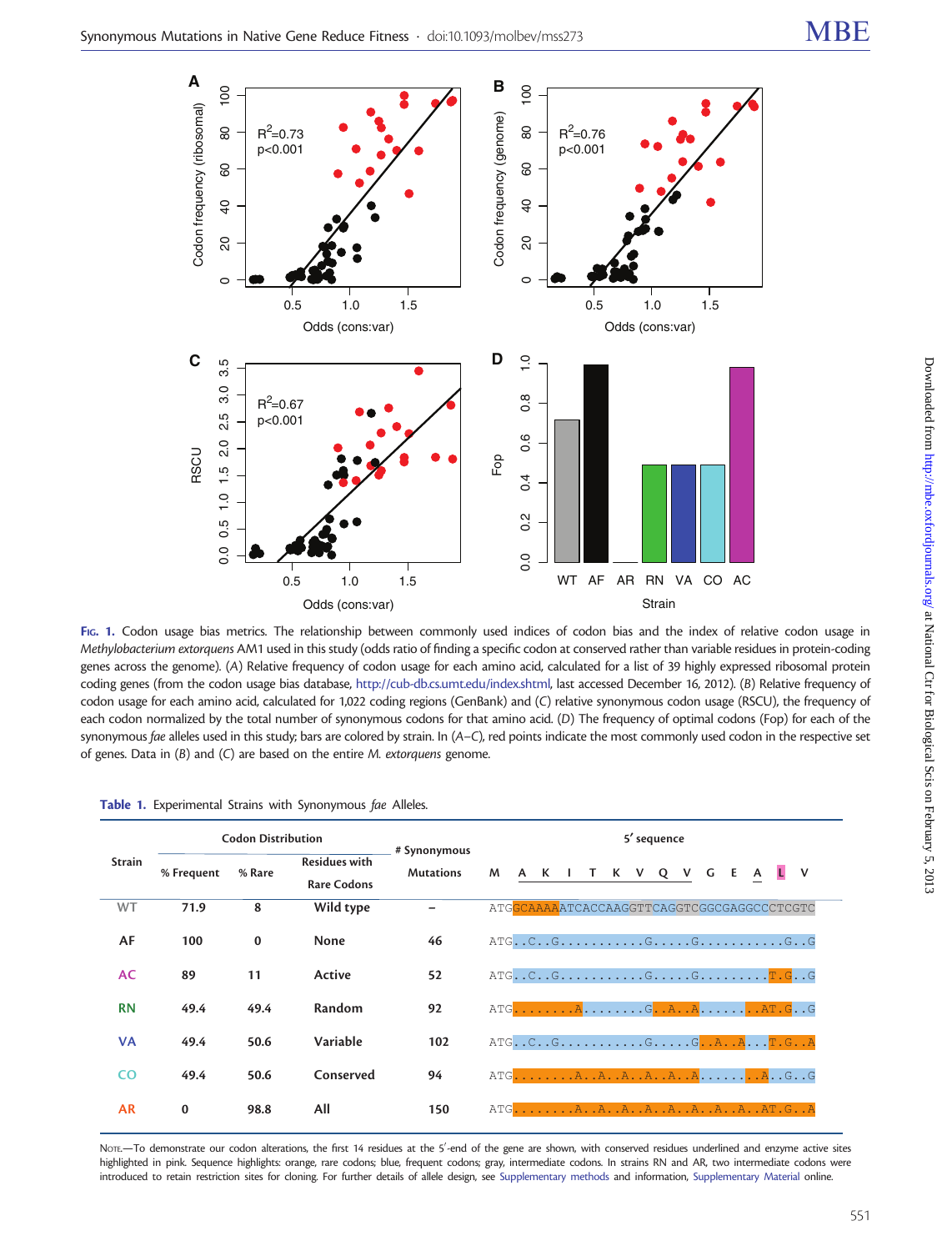<span id="page-3-0"></span>protein-coding genes in M. extorquens [\(Supplementary meth](http://mbe.oxfordjournals.org/lookup/suppl/doi:10.1093/molbev/mss273/-/DC1)[ods](http://mbe.oxfordjournals.org/lookup/suppl/doi:10.1093/molbev/mss273/-/DC1) and [supplementary table S2,](http://mbe.oxfordjournals.org/lookup/suppl/doi:10.1093/molbev/mss273/-/DC1) [Supplementary Material](http://mbe.oxfordjournals.org/lookup/suppl/doi:10.1093/molbev/mss273/-/DC1) online). Codon bias calculated in this way is well correlated with most other commonly used metrics of codon bias, as well as codon usage of highly expressed genes of M. extorquens [\(fig. 1](#page-2-0)). Each M. extorquens gene can thus be characterized in terms of the proportion of amino acids that are encoded by frequent, rare, and "intermediate" codons (for amino acids with >2-fold degeneracy, those codons that are neither most frequent nor most rare).

Given our goal to explore the fitness consequences across the widest possible range of codon usage, we generated synonymous variants of fae with varied proportion and position of frequent versus rare codons. WT fae is largely composed of frequent codons (72%), with a few rare codons (8%), and some intermediate codons (20%). We synthesized six alleles carrying different codon combinations: AF (All Frequent), AR (All Rare), CO ("Conserved sites rare", 50% rare), VA ("Variable sites rare", 50% rare), RN ("Randomly picked", 50% rare), and AC ("Active sites rare"). Our synthesized fae alleles ([table 1](#page-2-0)) thus test both the effects of extreme codon usage (0–100% rare codons), as well as positional effects (rare codons located at enzyme active sites, or conserved vs. variable residues). Note that all three 50% rare codon versions have an identical

codon composition (except three codons that are different in RN) because the location of frequent or rare codons was independently manipulated for each amino acid residue. We incorporated a C-terminal FLAG tag in each allele for FAE protein quantification [\(supplementary table S3,](http://mbe.oxfordjournals.org/lookup/suppl/doi:10.1093/molbev/mss273/-/DC1) [Supplementary Material](http://mbe.oxfordjournals.org/lookup/suppl/doi:10.1093/molbev/mss273/-/DC1) online) and replaced the native fae allele with each synonymous variant (retaining the native promoter) to create chromosomal mutant strains using an fae knockout strain ("Del"). We confirmed that the FLAG tag does not affect fitness, by comparing the strain carrying the WT fae construct and FLAG-tag ("WT") with the parent WT strain without any FLAG-tags ("WT\*"; see Results).

#### Fitness Effects of fae Alleles: Both Frequent and Rare Codons Can Be Detrimental

As FAE is necessary for growth on methanol, we quantified the fitness effects of our codon manipulations using the growth rate of mutants on methanol, which is strongly correlated with competitive fitness (Pearson's  $r = 0.99$ ,  $P < 0.001$ [supplementary fig. S2,](http://mbe.oxfordjournals.org/lookup/suppl/doi:10.1093/molbev/mss273/-/DC1) [Supplementary Material](http://mbe.oxfordjournals.org/lookup/suppl/doi:10.1093/molbev/mss273/-/DC1) online). We found that none of the variants were neutral with respect to growth rate. The strain with the WT construct was significantly faster than all other variants (fig. 2A; analysis of variance



Fig. 2. Fitness effects of synonymous fae alleles. Points show mean  $\pm$  SE (standard error) ( $n=4$ ) for each strain, labeled and colored as in [table 1](#page-2-0). The open triangle represents the WT strain without a FLAG tag (WT\*) and the dashed line shows data for a  $\Delta$ fae (knockout) strain (Del). (B–E) Data are shown relative to WT. (A) Growth rate (per hour) as a function of the proportion of rare codons in fae. (B) Growth rate as a function of the amount of mRNA, as measured from quantitative real time PCR. (C) Growth rate as a function of the amount of FLAG-tagged FAE protein as quantified from Western blots. (D) Average amount of FAE protein produced per mRNA in each strain. (E) Enzyme activity in protein extracts from different strains (rate of conversion of substrate to product per milligram total protein;  $n = 3$ ). We did not measure enzyme activity for strains AC and AF because they did not produce detectable FAE protein; however, we measured activity in the fae knockout strain (Del) to serve as a control for the spontaneous reaction that occurs in cell extracts but that is insufficient to permit growth on methanol [\(Vorholt et al. 2000](#page-11-0)).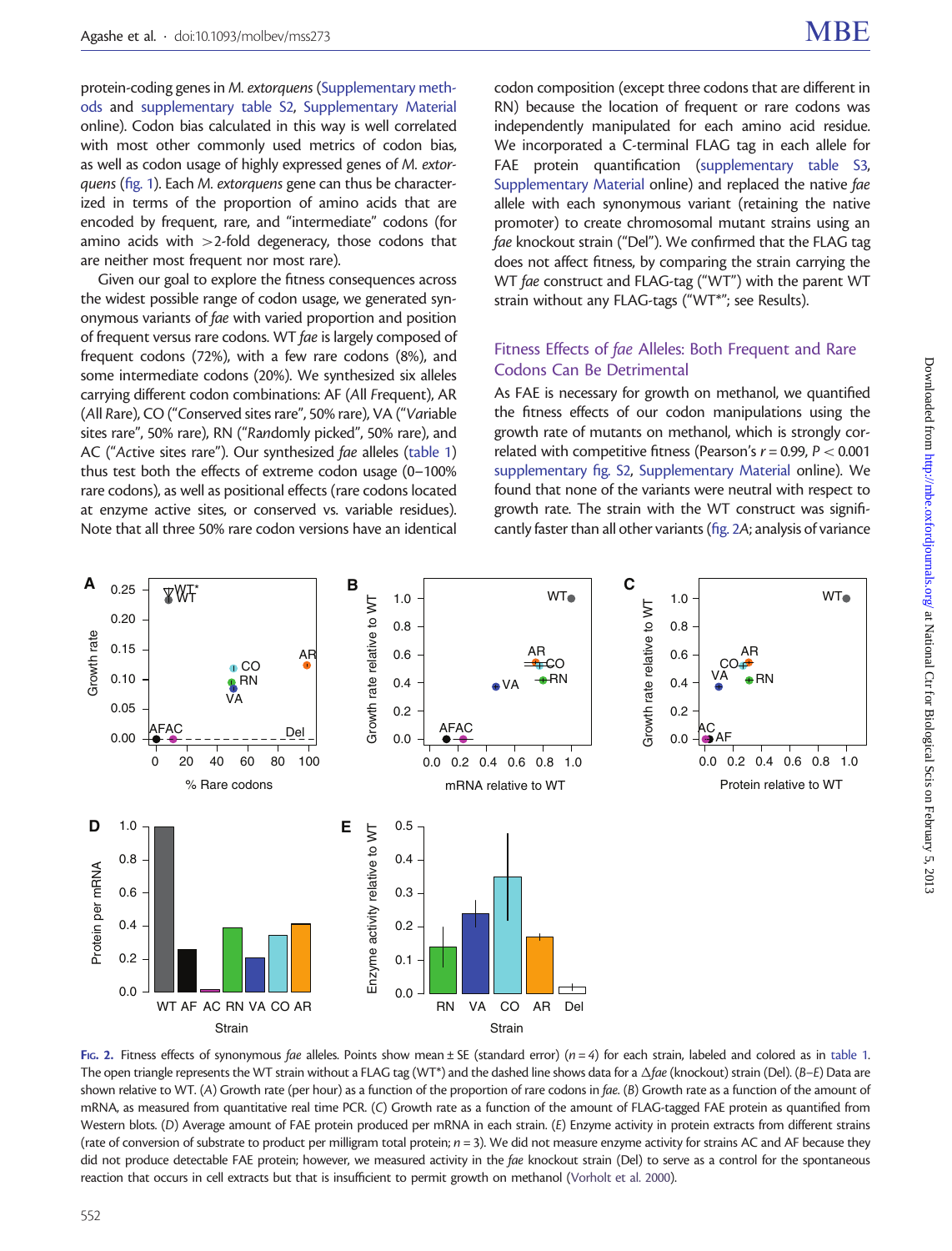<span id="page-4-0"></span>[ANOVA] for effect of strain on growth rate:  $P = 2.2 \times 10^{-16}$ ; all Tukey HSD corrected pairwise differences in growth rate between strains are significant with  $P < 0.001$ , except WT\*–WT with  $P = 0.07$ , and CO–AR, VA–RN, and comparisons between AC, Del, and AF with  $P > 0.3$ ).

Overall, the proportion of rare codons was not significantly correlated with growth rate (Pearson's  $r = 0.59$ ,  $P = 0.58$ ). This was driven by the fact that the two alleles with the greatest number of frequent codons—and the highest sequence similarity to WT (AF and AC, [table 1\)](#page-2-0)—barely grew at all in methanol [\(fig. 2](#page-3-0)A). The remaining strains, with 50% and 100% rare codons, grew at a rate one-third to one-half that of WT.

Considering the specific role of codon position, we compared the growth rate of strains CO, VA, and RN, the three versions with nearly identical codon composition (each with 50% rare codons). We found that strain CO had significantly higher growth rate than both VA and RN (Tukey-adjusted pairwise comparisons;  $P < 0.01$  in both cases). In fact, CO and VA had identical codon composition; but the combination of rare codons at variable residues and frequent codons at conserved residues (VA) was more detrimental than the inverse codon distribution (CO). This observation is contrary to the expectation from genome-wide analyses that associate frequent codons with conserved residues ([Akashi 1994;](#page-10-0) [Stoletzki and Eyre-Walker 2007;](#page-11-0) [Drummond and Wilke](#page-10-0) [2008\)](#page-10-0). Together, these results indicate that substituting WT codons with either more frequent or rarer codons imposed a fitness disadvantage, the degree of which depended on specific codon placement.

#### Synonymous Alleles Decreased Gene Expression, Protein Level, and Enzyme Activity

To determine what aspect of FAE expression or function was altered in our synonymous variants, we measured the levels of mRNA and FAE protein, as well as FAE activity in cell extracts. All synonymous variants exhibited less mRNA than

|  |  |  |  | Table 2. Summary of Properties of Mutant fae Alleles. |  |  |  |  |
|--|--|--|--|-------------------------------------------------------|--|--|--|--|
|--|--|--|--|-------------------------------------------------------|--|--|--|--|

WT, despite having the same promoter as the WT allele at the chromosomal locus [\(fig. 2](#page-3-0)B). However, the decrease in gene expression was fairly modest compared with the decrease in protein levels ([fig. 2](#page-3-0)C), resulting in a very low protein/mRNA ratio in mutants [\(fig. 2](#page-3-0)D). Thus, mutants not only had less fae mRNA (apparently due to a process downstream of transcriptional initiation) but they also produced less FAE protein from each mRNA molecule. Note that our mRNA and protein measurements cannot distinguish between inefficient transcription (or translation) and rapid transcript (or protein) degradation.

The growth differences between strains CO, VA, and RN (each with 50% rare codons; discussed earlier) may be partially explained by the activity of FAE produced by each of these strains [\(fig. 2](#page-3-0)E). Although strains CO and RN produced similar amounts of FAE, protein extracts from strain CO showed significantly higher catalytic activity. Conversely, although strain VA produced only one-third the amount of protein as strain RN, the apparent higher activity of its protein allowed it to grow as fast as strain RN. This difference in enzyme activity despite equivalent enzyme levels may arise from mistranslation and/or altered cotranslational protein folding, both of which could change parameters such as binding of substrate to the active site. The enzyme activity data are therefore largely consistent with relative protein production and growth rate observed in mutants. Thus, the particular location of codons affected not only the quantity but also the amount of active enzyme produced.

#### Fitness Effects of fae Codon Variants as a Function of Transcript Properties

In an effort to determine the cause of low protein production in mutants, we analyzed mutant alleles for possible correlations between protein level and predicted transcript properties that may alter gene expression ([Kudla et al. 2009\)](#page-10-0). We found that protein production did not correlate with overall GC composition ( $r = 0.04$ ,  $P = 0.94$ ) or whole-transcript folding energy ( $r = -0.03$ ,  $P = 0.94$ ; table 2). Furthermore,

| <b>Allele</b>                  | AC       | AF    | <b>VA</b> | <b>RN</b> | co       | <b>AR</b> | <b>WT</b>      |
|--------------------------------|----------|-------|-----------|-----------|----------|-----------|----------------|
| Growth rate $(h^{-1})$         | $\bf{0}$ | 0     | 0.08      | 0.09      | 0.12     | 0.12      | 0.23           |
| <b>mRNA</b>                    | 0.24     | 0.12  | 0.47      | 0.8       | 0.77     | 0.75      | $\mathbf{1}$   |
| Protein                        | $\bf{0}$ | 0.03  | 0.1       | 0.31      | 0.27     | 0.31      | $\mathbf{1}$   |
| Protein per mRNA               | 0.01     | 0.26  | 0.21      | 0.39      | 0.34     | 0.41      | $\mathbf{1}$   |
| Enzyme activity                | nd       | nd    | 0.24      | 0.14      | 0.35     | 0.17      | $\overline{1}$ |
| Number of rare codons          | 18       | 0     | 83        | 81        | 83       | 162       | 13             |
| Rare codons (%)                | 10.9     | 0     | 50.6      | 49.4      | 50.6     | 98.8      | 7.93           |
| Number of frequent codons      | 146      | 164   | 81        | 81        | 81       | 0         | 118            |
| Frequent codons (%)            | 89       | 100   | 49.4      | 49.4      | 49.4     | $\bf{0}$  | 71.9           |
| Intermediate codons (%)        | $\bf{0}$ | 0     | $\bf{0}$  | 1.22      | $\bf{0}$ | 1.22      | 20.1           |
| GC(%)                          | 64.1     | 66.8  | 51.7      | 51.7      | 51.7     | 36.6      | 63.7           |
| mRNA folding energy (kcal/mol) | $-80$    | $-78$ | $-50$     | $-63$     | $-64$    | $-31$     | $-75$          |
| tAl                            | 0.28     | 0.29  | 0.24      | 0.24      | 0.24     | 0.2       | 0.29           |

NOTE-To facilitate comparison, alleles are shown in increasing order of growth rate on methanol and the WT (with maximum fitness) are highlighted in gray. mRNA and protein amount and activity are shown relative to WT. For enzyme activity, "nd" denotes no data available due to very low protein production.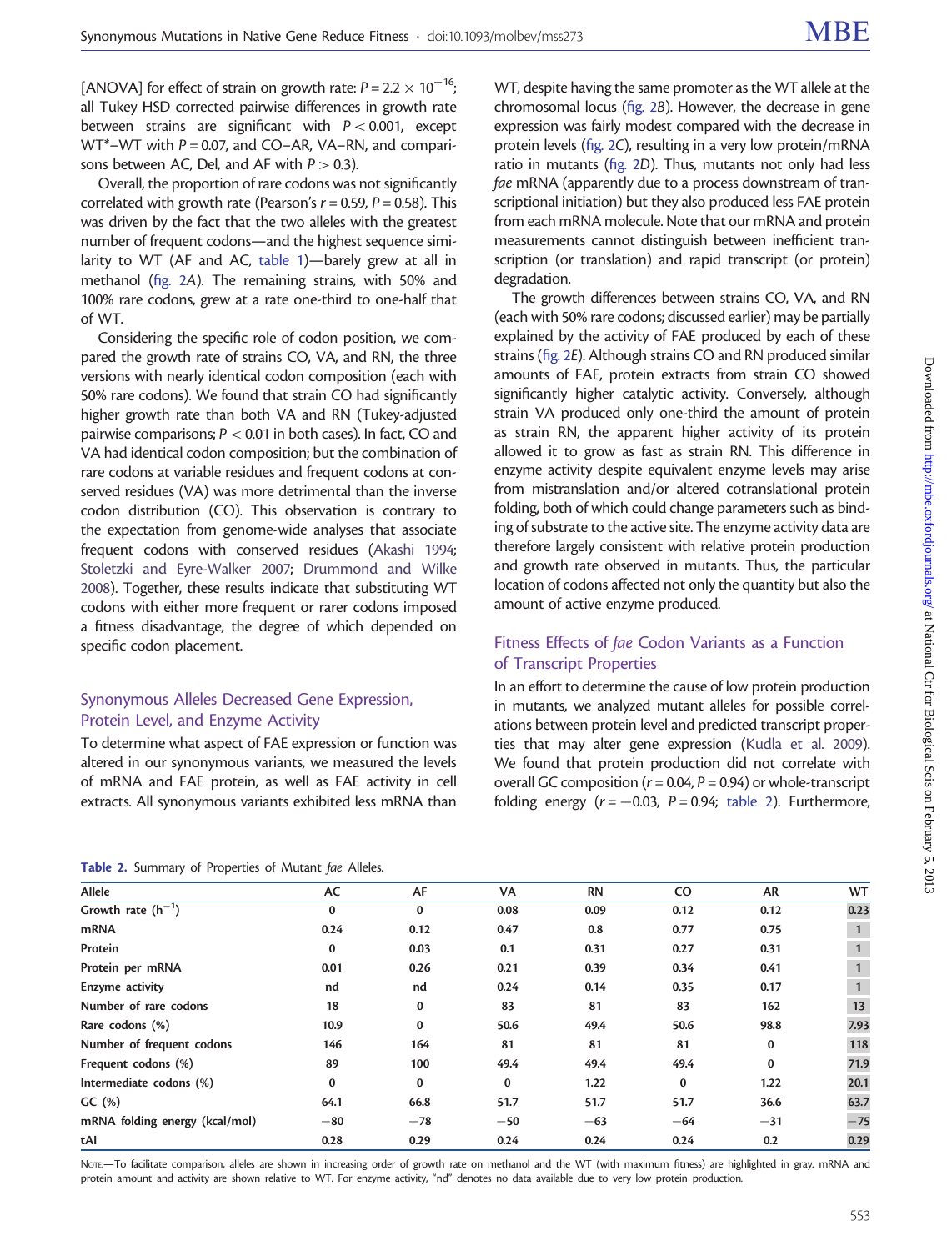in contrast with previous results for GFP expression in Escherichia coli ([Kudla et al. 2009\)](#page-10-0), we failed to find a significant association between protein levels and the energy of folding measured for the  $5'$  region or for 50-nucleotide windows ([supplementary fig. S3](http://mbe.oxfordjournals.org/lookup/suppl/doi:10.1093/molbev/mss273/-/DC1), [Supplementary Material](http://mbe.oxfordjournals.org/lookup/suppl/doi:10.1093/molbev/mss273/-/DC1) online). It is also possible that the  $5'$  sequences of mutant alleles may have altered translation initiation rates leading to low protein production in mutants. However, we did not find a monotonic relationship between predicted translation initiation rate and protein production, nor could we identify known translation termination or RNA regulatory motifs within the fae alleles. Protein production was also uncorrelated with the average tRNA adaptation index (tAI; an estimate of translation speed;  $r = 0.14$ ,  $P = 0.76$ ; [table 2\)](#page-4-0). Finally, we do not see evidence for a  $5'$  "ramp" of slow codons in the WT or other alleles ([supplementary fig. S4,](http://mbe.oxfordjournals.org/lookup/suppl/doi:10.1093/molbev/mss273/-/DC1) [Supplementary Material](http://mbe.oxfordjournals.org/lookup/suppl/doi:10.1093/molbev/mss273/-/DC1) online), suggesting that differential ribosome sequestration or ribosomal collision frequency ([Tuller et al. 2010\)](#page-11-0) is unlikely to explain the observed patterns of FAE production. Thus, neither mRNA structure nor translatability appears to be a consistent cause of low protein production (and fitness) in our synonymous fae versions, although these mechanisms may be important for individual alleles. The diametrically opposite fitness of WT and AF despite very similar transcript properties means that this lack of support for various hypotheses cannot be ascribed to low statistical power to detect associations due to few variants.

Next, we tested whether the presence of rare codon pairs could have caused the observed decrease in protein production in our mutants, as shown in previous studies ([Coleman](#page-10-0) [et al. 2008](#page-10-0)). Of the 246 codon pairs that are most rare in M. extorquens AM1 protein-coding genes (i.e., occur <100 times), only three are significantly correlated with protein production in our strains ( $P < 0.005$ ). However, in all three cases the correlation is positive rather than negative  $(r = 0.92)$ and is driven by the single occurrence of the codon pair in the WT allele and its absence in all the mutants. We found only positive correlations even when we expanded the set of rare codon pairs to include pairs that occur less than 500 times in the genome. Therefore, it is unlikely that overrepresentation of rare codon pairs caused low protein production in our strains.

Finally, we examined our synonymous fae alleles for evidence of internal Shine-Dalgarno (SD)-like motifs that may affect gene expression in bacteria. Recent results using ribosomal footprinting showed that SD-like motifs in the transcript with very strong binding affinity to the anti-SD sequence in 16S rRNA may cause ribosomes to pause during translation [\(Li et al. 2012\)](#page-10-0). Therefore, we tested whether the frequency of SD-like hexamer sequences in our synonymous variants could explain low protein production in our strains. We found that protein production was negatively correlated with the frequency of two hexamers: GAACAA  $(r = -0.92, P = 0.003)$  and TGGCCA  $(r = -0.77, P = 0.045; \text{sup-}$ [plementary fig. S5,](http://mbe.oxfordjournals.org/lookup/suppl/doi:10.1093/molbev/mss273/-/DC1) [Supplementary Material](http://mbe.oxfordjournals.org/lookup/suppl/doi:10.1093/molbev/mss273/-/DC1) online). However, these hexamers are unlikely to be the cause of low production in our strains for two reasons. First, both hexamers have very

low affinity for the anti-SD sequence  $(0 \text{ and } -1.3 \text{ kcal/mol})$ . respectively), making it improbable that they could significantly slow down translation. Second, their frequency across alleles was inconsistent with the differences in protein production between strains [\(fig. 2](#page-3-0)C). GAACAA occurred once in all alleles except WT, which does not correspond to our observation of differential protein production across mutants. Similarly, strain AR produced far less protein than WT even though the hexamer TGGCCA was absent in both WT and AR ([supplementary fig. S5](http://mbe.oxfordjournals.org/lookup/suppl/doi:10.1093/molbev/mss273/-/DC1), [Supplementary Material](http://mbe.oxfordjournals.org/lookup/suppl/doi:10.1093/molbev/mss273/-/DC1) online). Although these hexamers alone may not sufficiently decrease translation speed, it is possible that multiple high-affinity SD-binding sites in the mutant alleles were responsible for low protein production. Such high-affinity hexamers were not uncommon in mutant alleles [\(fig. 3\)](#page-6-0), and therefore we pooled all hexamers with relatively high binding affinity to anti-SD. We found that their combined frequency was negatively correlated with FAE protein production [\(fig. 4;](#page-6-0) note that for affinity  $<-6$  kcal/mol, the relationship is not significant without the WT allele:  $R^2 = 0.016$ ,  $P = 0.8$ ; for affinity  $<-4$  kcal/mol, the relationship remains significant even after removing the WT allele:  $R^2 = 0.68$ ,  $P = 0.04$ ). Thus, although no single hexamer with high binding affinity can explain our data, it is plausible that ribosomal pausing due to multiple SD-like sequences resulted in low protein production and fitness in our synonymous mutants.

#### Insufficient Enzyme Activity Rather Than Excessive Cost Underlies Observed Fitness Effects

We sought to test the hypothesis that insufficient FAE activity, rather than excessive protein expression cost, underlies the fitness effects of our codon-altered variants. First, we found that none of the fae mutants produced detectable misfolded protein aggregates ([supplementary fig. S6,](http://mbe.oxfordjournals.org/lookup/suppl/doi:10.1093/molbev/mss273/-/DC1) [Supplementary Material](http://mbe.oxfordjournals.org/lookup/suppl/doi:10.1093/molbev/mss273/-/DC1) online). Second, we found that the variants decreased fitness only when FAE was necessary for growth. During growth on succinate, FAE production is unnecessary but still quite high ( $\sim$ 50% of the amount produced during growth on methanol; [Okubo et al. 2007\)](#page-11-0). If the fitness defects in our variants were a direct result of excessive costs of FAE production, we would expect that the fitness disadvantage during growth on succinate should simply be onehalf of that seen on methanol. However, we found that none of the variants imposed a disadvantage during growth on succinate [\(fig. 5](#page-7-0); ANOVA for effect of strain:  $P = 0.66$ ). Together, these data provide two lines of evidence against protein expression costs as the driver of the large fitness differences during growth on methanol, when the enzyme product is necessary.

To directly test whether insufficient benefit from FAE catalysis was responsible for poor growth, we quantified the growth rate of strains carrying synonymous fae alleles on a plasmid with a strong, cumate-inducible promoter. If the mutant alleles decreased fitness because their products were costly (e.g., misfolded proteins), their growth rate would decrease with increasing inducer concentration. Instead, we found that except for strain AC (which remained below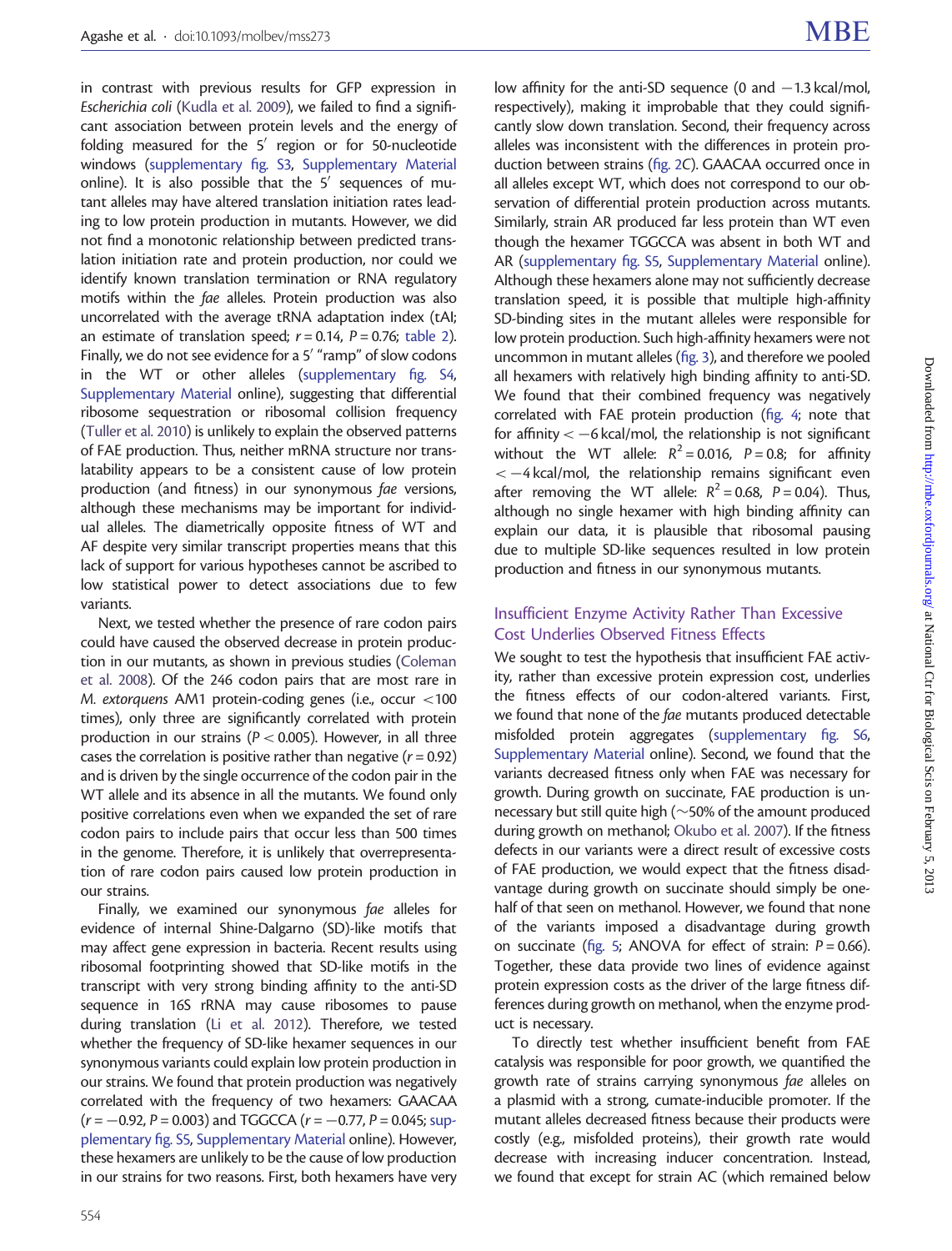<span id="page-6-0"></span>

FIG. 3. Frequency of hexamers in fae alleles with different predicted affinity to the anti-SD sequence. More negative values indicate stronger binding. Strains are colored as in [table 1.](#page-2-0) The dashed line indicates maximum affinity to anti-SD observed in the WT allele. For clarity, hexamers that are absent in a given allele are omitted.



FIG. 4. Protein production in mutant strains as a function of the total number of hexamers with high binding affinity to anti-SD, with two different thresholds for high affinity (more negative affinity indicates stronger binding). Points are colored and labeled as in [table 1](#page-2-0).

our limit of detection for both FAE protein and growth), fae overexpression increased the growth rate of all mutants ([fig. 6](#page-7-0)). These data, in concert with those described earlier, firmly establish that the growth of codon-altered variants is limited by the amount of FAE enzyme, rather than overwhelming fitness costs of fae expression.

#### **Discussion**

We have demonstrated the deleterious consequences of altering the primary coding sequence of a metabolic enzyme-coding gene that is essential for growth in a specific environmental niche. Although our work complements previous experimental studies on codon usage in model systems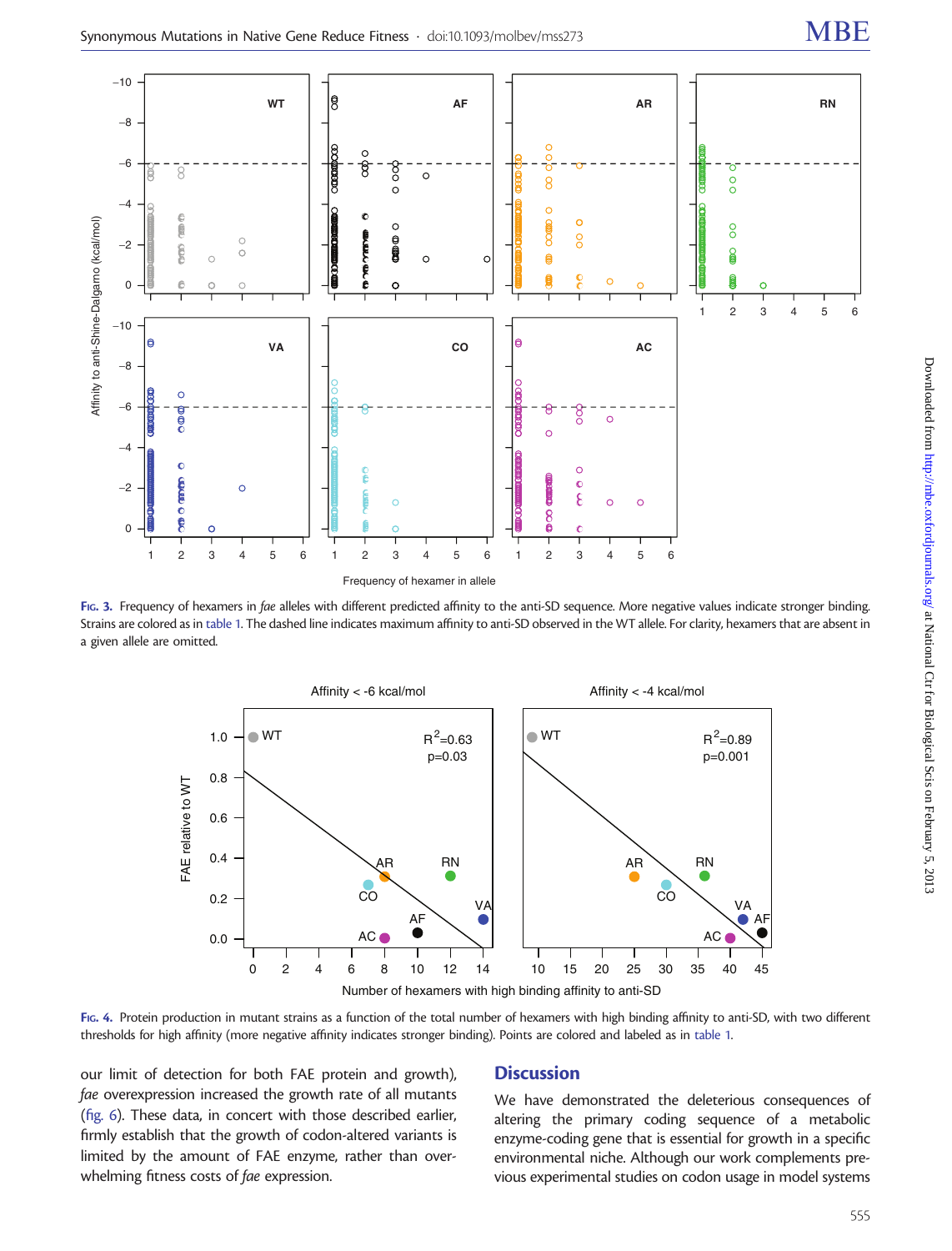<span id="page-7-0"></span>

FIG. 5. Growth rate (mean  $\pm$  2 SE [standard error]) of synonymous fae mutants (strains are labeled as in [table 1\)](#page-2-0) on permissive succinate medium (diamonds) and selective methanol medium (filled circles). All pairwise differences in growth rate on succinate are nonsignificant (Tukey–HSD correction,  $P > 0.7$ ).



FIG. 6. Fitness as a function of induced gene expression. Growth rate (mean  $\pm$  SE;  $n = 3$ ) of fae knockout strains carrying plasmid-borne fae alleles on a regulated promoter in methanol, as a function of inducer concentration. The strain carrying the WT allele shows growth even in the absence of cumate inducer, due to high background gene expression from the regulated plasmid ( $\sim$  40% of native chromosomal level). The dashed line indicates the growth rate of the chromosomal mutant carrying the WT allele (from [fig. 2](#page-3-0)A). Note that due to the cost of plasmid carriage [\(Chou and Marx 2012](#page-10-0)), none of the alleles—including the WT version—achieved the expression level of the chromosomal WT strain.

such as E. coli and Saccharomyces cerevisiae, it presents significant advances and distinct conclusions. First, we use a functional gene that enables survival in a specific carbon niche, rather than a heterologous gene removed from its evolutionary and genomic context (e.g., GFP; discussed later). Our results corroborate those of Carlini [\(Carlini and](#page-10-0) [Stephan 2003;](#page-10-0) [Carlini 2004](#page-10-0); [Hense et al. 2010](#page-10-0)), who showed (in one of the rare examples of work with endogenous genes) that altering codon usage in the Adh gene decreased protein production and reduced ethanol tolerance in Drosophila melanogaster. A second advantage of our work is that our model organism (M. extorquens) is not closely related to commonly used laboratory models such as E. coli or S. enterica, and thus our results demonstrate the broader fitness effects of codon usage. Third, by focusing our efforts on several specific synonymous variants, we were able to quantify their proximate effects on gene expression, enzyme quantity, and activity in detail. This complements the strength of high-throughput studies that address distributions of effects for one or two phenotypes like gene expression or growth. Finally, by manipulating gene expression levels, we could specifically test (and reject) a major prediction of the translational selection hypothesis—that the effects of codon usage are amplified under high expression. Contrary to expectations of many mechanistic hypotheses, we found that the growth disadvantage of altering codon usage is mitigated under high gene expression. Together, these attributes have allowed us to explore various biological effects of each of our synonymous variants, in contrast to previous experiments where a large number of synonymous variants were studied without focusing on specific variants ([Kudla et al. 2009](#page-10-0); [Lind, Berg, et al.](#page-10-0) [2010\)](#page-10-0). Our experiments thus allow us to generate predictions for evolutionary dynamics following codon changes. For instance, mutations that increase expression of the synonymous fae variants (e.g., in the promoter region of fae) should be selectively favored in all cases except in strain AC (fig. 6). Note that increasing expression did not increase growth rate of variants to the same degree; thus, there appear to be additional problems with protein production that would require changes to the coding sequence itself. By allowing mutant strains to evolve in the laboratory, we are now testing these predictions.

Current understanding of codon bias evolution is greatly influenced by prior experimental work on the costs of heterologous protein production arising from nonoptimal codon usage. Heterologous gene expression is an important field of active research, and our data support previous results showing that matching a gene's codon usage with host codon bias may not be universally optimal for protein expression [\(Maertens et al. 2010\)](#page-10-0). These previous studies have demonstrated that codon usage can significantly alter the production and properties of proteins ([Gustafsson et al. 2004;](#page-10-0) [Welch](#page-11-0) [et al. 2009](#page-11-0)), but the mechanistic basisfor these effects appears to vary across genes. For instance, high GFP production in E. coli was maximized by low 5' mRNA folding stability [\(Kudla](#page-10-0) [et al. 2009\)](#page-10-0), whereas the production of other heterologous proteins was maximized by the use of tRNAs that are robust to amino acid starvation ([Welch et al. 2009](#page-11-0)). [Qian et al. \(2012\)](#page-11-0) recently suggested that a close match between tRNA concentration and relative codon usage may be more important for translation than increasing the use of codons recognized by the most abundant tRNAs (which is the focus of most codon bias indices, e.g., the codon adaptation index). Together, these studies paint a complicated picture of mechanisms that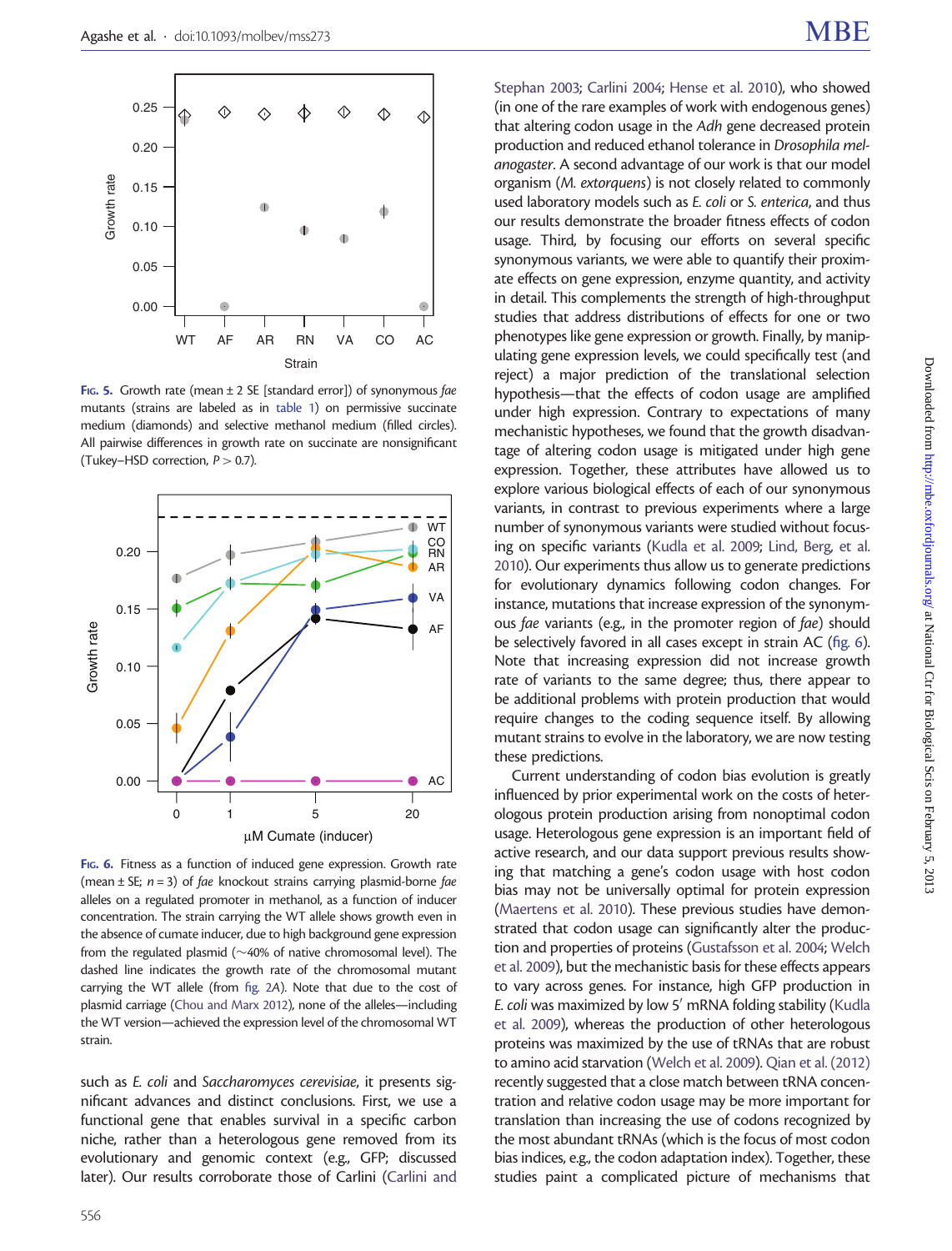underlie the dependence of protein expression on codon usage. However, their interpretation in light of codon bias evolution is limited because heterologous proteins are necessarily removed from the evolutionary history and ecological context of the organism. This context is important because genes evolve in concert with the rest of the genome rather than in isolation. Therefore, data on the fitness and physiological effects of codon usage in native genes are necessary to understand the evolution of biased codon usage. The evolutionary lineage of functional genes is also important to consider in light of frequent lateral gene transfer in prokaryotes, because codon usage can affect the outcome of horizontal gene transfer [\(Jain et al. 2003](#page-10-0); [Tuller et al. 2011](#page-11-0)). Greater understanding of the fitness effects of altering codon usage will thus be important to predict the nature and success of genetic exchange between species.

We found that the observed fitness decline in mutants was a direct result of loss of beneficial enzyme product (in quantity and/or quality), rather than increased costs of producing the protein. In our experiments, we can reject mechanistic hypotheses for low fitness that rely on the costs of gene expression [\(supplementary table S1,](http://mbe.oxfordjournals.org/lookup/suppl/doi:10.1093/molbev/mss273/-/DC1) [Supplementary](http://mbe.oxfordjournals.org/lookup/suppl/doi:10.1093/molbev/mss273/-/DC1) [Material](http://mbe.oxfordjournals.org/lookup/suppl/doi:10.1093/molbev/mss273/-/DC1) online). None of the fae alleles imposed a growth defect with increasing gene expression or showed evidence of misfolded protein accumulation; all were selectively neutral when FAE activity was unnecessary. Furthermore, none of the hypotheses that postulate lowered benefits of gene expression are consistent with all our mutant fitness and protein expression data [\(supplementary table S1,](http://mbe.oxfordjournals.org/lookup/suppl/doi:10.1093/molbev/mss273/-/DC1) [Supplementary](http://mbe.oxfordjournals.org/lookup/suppl/doi:10.1093/molbev/mss273/-/DC1) [Material](http://mbe.oxfordjournals.org/lookup/suppl/doi:10.1093/molbev/mss273/-/DC1) online). Both primary sequence (location of rare or frequent codons) and codon frequency can affect fitness. Some of the fitness differences are clearly site dependent, for example, between strains CO, VA, and RN, all of which have identical codon composition with 50% rare and 50% frequent codons. Our results corroborate those from previous comparative analyses, showing that codon order in protein coding genes is biased and probably evolves under selection ([Cannarozzi et al. 2010\)](#page-10-0). However, in general, using too many "frequent" codons was worse than using too many "rare" codons. Although previous experimental studies did not make explicit fitness measurements, they have shown parallel results: using only common codons does not always maximize protein expression ([Kudla et al. 2009](#page-10-0); [Welch et al. 2009\)](#page-11-0). Thus, the detrimental effects of using only frequent codons that we document may prove to be more generally applicable. In our experiments, even if only a few codons were responsible for the fitness differences between strains AR and AF, it would still imply that frequent codons could impose a stronger fitness disadvantage than rare codons, because each of these strains was composed of mutually exclusive codons. Regardless of the precise mechanism for low fitness (e.g., whether it is due to codon usage or transcript stability or structure), our results show that some frequent codons should be strongly disfavored in the context of their specific locations within fae.

Two recent studies offer independent hypotheses explaining why frequent codons may not always be better than their synonymous counterparts. [Qian et al. \(2012\)](#page-11-0) proposed that

the most optimal codon use is one that matches the relative proportions of tRNAs in a cell, rather than using as many of the frequent codons as possible. Thus, all synonymous codons are important for translation, and the degree of imbalance between proportional codon use and tRNA abundance should determine protein production. The model therefore predicts that protein production (and fitness) of strain AR codons should be less than AF codons, because the former has a stronger imbalance in proportional codon usage and tRNA abundance [\(supplementary fig. S7](http://mbe.oxfordjournals.org/lookup/suppl/doi:10.1093/molbev/mss273/-/DC1), [Supplementary Material](http://mbe.oxfordjournals.org/lookup/suppl/doi:10.1093/molbev/mss273/-/DC1) online). However, our experimental data show the opposite result: AR has higher fitness than AF [\(fig. 2](#page-3-0)A). Furthermore, overexpressing a gene with biased codons should exaggerate any fitness defects of codon usage-tRNA imbalances, which is also contrary to our observations [\(fig. 6](#page-7-0)). Thus, codon usage-tRNA imbalance cannot explain our results. However, selection against such imbalance may more generally explain why frequent codons are not fixed in populations.

A second study by [Li et al. \(2012\)](#page-10-0) showed that hexamers that are similar to SD sequences could increase translation elongation times by binding ribosomes in the middle of the transcript. Although SD-like sequences could not explain all the ribosomal pausing observed in that analysis, the work shows that depending on the neighboring codons, frequently used codons could be detrimental if they result in an SD-like sequence. This hypothesis predicts that protein production should be negatively correlated with the frequency of SD-like sequences in the mRNA. In our experiments, the pooled frequency of SD-like sequences with high anti-SD affinity is the only factor that is correlated with our observed protein levels [\(fig. 4](#page-6-0)). Altering the local sequence context of frequent and rare codons may result in the creation of new ribosome-binding sites, indicating that frequent ribosomal pausing during translation is the major cause of low enzyme production in our synonymous variants.

Besides the direct effect on FAE levels, a secondary predicted consequence of such frequent anti-SD like hexamers is the sequestration of available ribosomes. However, as discussed earlier, the observed fitness rescue with increasing gene expression [\(fig. 6](#page-7-0)) runs counter to the hypothesis that ribosomal sequestration from the global pool is costly. We propose that this apparent contradiction may be resolved by recognizing that ribosomal pausing during translation may both decrease beneficial protein (in this case FAE) and incur costs due to ribosome sequestration. The relative importance of these effects as a function of gene expression will depend on the decrease in beneficial focal protein relative to the costs of global sequestration. With small increments in gene expression, the benefits of increased protein production are likely to outweigh global sequestration costs. With large increments in gene expression, however, ribosome sequestration may impose a significant cost. Such costs at very high expression levels may be the reason why some of the mutants cannot be completely rescued by fae overexpression. For instance, strains VA and AF have many hexamers with high affinity to anti-SD [\(fig. 4\)](#page-6-0), and neither of them approach WT fitness even at high levels of gene expression ([fig. 6](#page-7-0)).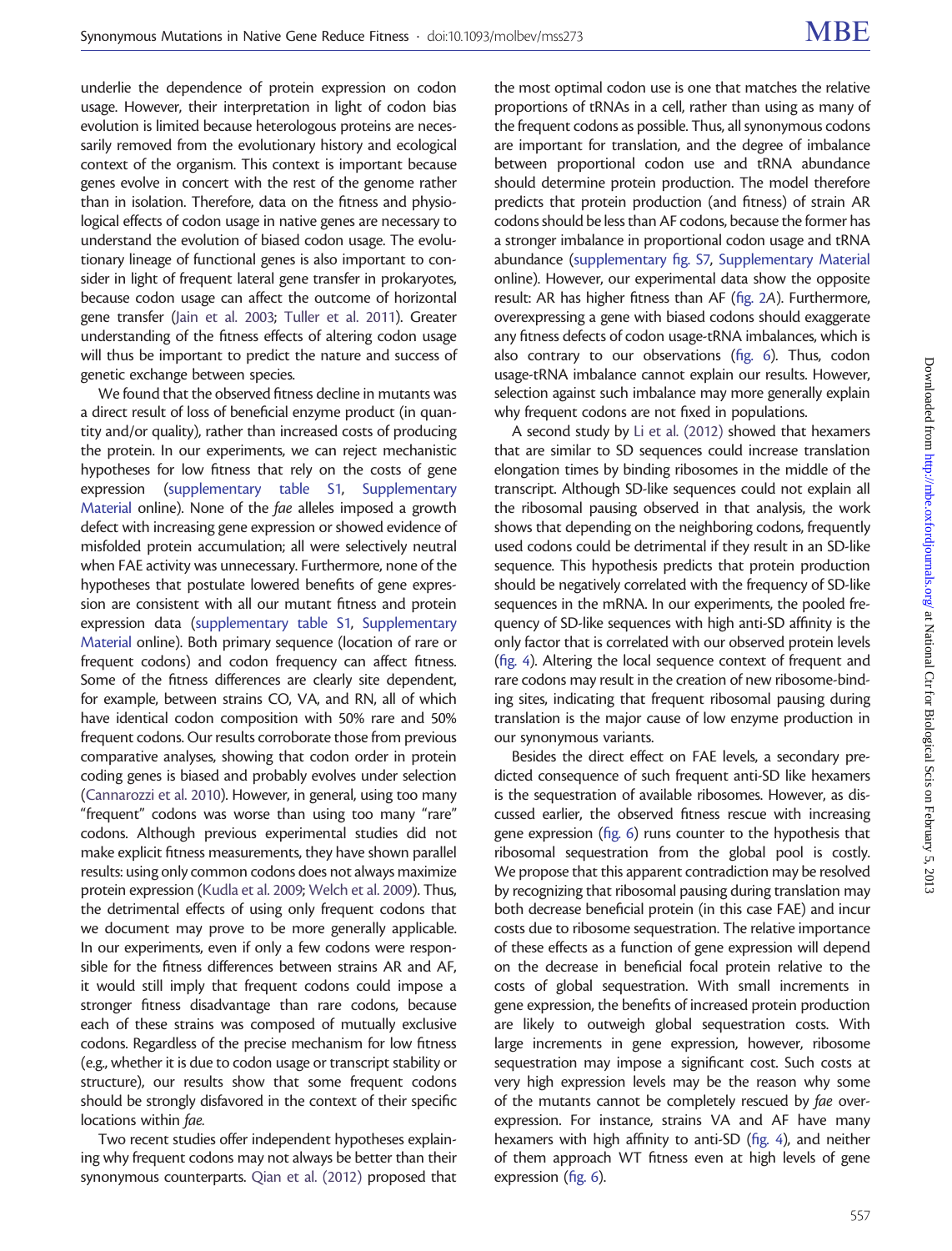More generally, although SD-like sequences seem to play an important role in affecting protein production in our experiments, the broader significance of SD-like sequences in governing codon usage remains unclear. SD sequences are short and very similar across bacteria (typically a variant of GGAGG). Hence, selection to avoid SD-like sequences could only explain avoidance of a few codons that resemble the specific SD sequence. Given that the "frequent" codons in strains AF and AC create problematic ribosomal-binding sites, their prevalence in the M. extorquens genome is very puzzling. If global codon usage were shaped by selection against anti-SD sites, these codons would not be expected to cause such strong fitness defects. Thus, we speculate that selection on SD-like sequences could shape codon usage only in conjunction with other factors that influence its evolution.

We propose that the observed lack of broad and consistent experimental support for most of the existing hypotheses ([supplementary table S1](http://mbe.oxfordjournals.org/lookup/suppl/doi:10.1093/molbev/mss273/-/DC1), [Supplementary Material](http://mbe.oxfordjournals.org/lookup/suppl/doi:10.1093/molbev/mss273/-/DC1) online) arises because the hypotheses have largely been derived from genome-level correlations averaged across many genes. Such averaging cancels out gene-specific effects and enhances the appearance of more general effects, even if the latter are small relative to gene-specific effects. This discrepancy between apparent selection acting on individual genes versus genome-wide properties may also explain why codons that are generally highly enriched in protein-coding genes are not always selectively favored in fae. Therefore, we speculate that multiple (nonmutually exclusive) gene-specific mechanisms are required to explain why certain codons are used more often in protein-coding genes. Thus, we predict that the discordance between simple mechanistic models and experimental results—such as those we observe in our experiments—will also be observed for functional genes in diverse organisms. Our focal gene fae does not stand out as an outlier within the distribution of codon bias in highly expressed genes of M. extorquens [\(supplementary fig. S1,](http://mbe.oxfordjournals.org/lookup/suppl/doi:10.1093/molbev/mss273/-/DC1) [Supplementary Material](http://mbe.oxfordjournals.org/lookup/suppl/doi:10.1093/molbev/mss273/-/DC1) online) or other species. Thus, it is likely that relatively few altered codons in each of our mutant alleles were responsible for a majority of the fitness effects that we observe. Tracking down these causal codons and the context in which they decrease fitness is not trivial, but is a promising avenue for further research.

Together with previous studies, our data help establish that synonymous mutations do not constitute a special "neutral" category. Although such mutations appear to face weaker selection than nonsynonymous mutations on average, their effects and evolutionary consequences may be more similar to those of nonsynonymous mutations than recognized previously. For instance, altered codon usage in a synthetic antibiotic-resistance gene decreased protein levels and reduced E. coli fitness, which was restored during experimental evolution via promoter mutations that increased gene expression ([Amoros-Moya et al. 2010\)](#page-10-0). [Lind,](#page-10-0) [Tobin, et al. \(2010\)](#page-10-0) also found that synonymous point mutations in the ribosomal subunit genes in S. enterica could have large impacts on fitness. Our results described here pinpoint an example where the selective benefit of accurately and rapidly expressing the protein is very high, so that our alterations to existing codon bias in both directions had large fitness effects. One caveat of our study is that we ignore intermediate-frequency codons that are found at a minority (20%) of sites in fae; these merit further investigation. Collectively, this growing body of work on codon usage bias in functional genes promises to provide novel insights into the evolution of codon bias.

Although many genes may not face the same selective pressures as fae, our experiments are an important step toward understanding the relevance of codon usage and selection acting upon it in bacterial evolution. In the end, the biggest rule in codon usage may be that each individual gene is an exception. Given that there are so many physiological levels at which "silent" mutations can affect expression, the most relevant mechanism(s) acting on any given gene may be different from the next one. This pluralist view suggests that to understand the role of codon usage in simultaneously optimizing expression of multiple genes, we need more such analyses on the fitness of altered codon usage in individual functional genes from diverse taxa.

#### Materials and Methods

#### Generating Mutant fae Alleles

Evolutionarily conserved amino acid residues evolve under strong purifying selection and tend to have a stronger bias in their codon usage. Our goal was to test the fitness effects of altering this biased codon usage. Therefore, we first identified evolutionarily conserved amino acid residues in M. extorquens AM1 with respect to a closely related strain M. extorquens DM4 (using sequences of 4,285 genes with >70% amino acid alignment, out of a total of 4,424 total ortholog pairs). We then identified those codons that are significantly enriched at conserved amino acid residues across the genome (relative to evolutionarily variable residues) in M. extorquens AM1. For each amino acid (except methionine and tryptophan both encoded by a single codon), we picked the most enriched codon ("frequent") and the most scarcely used codon ("rare"; [supplementary table S2](http://mbe.oxfordjournals.org/lookup/suppl/doi:10.1093/molbev/mss273/-/DC1), [Supplementary Material](http://mbe.oxfordjournals.org/lookup/suppl/doi:10.1093/molbev/mss273/-/DC1) online). Based on the list of frequent and rare codons, we synthesized six synonymous mutant fae alleles ([table 1](#page-2-0)). For designing strains VA and CO, we used a multiple alignment of fae sequences across 26 species to identify the 50% most conserved and most variable residues within fae. All mutant strains used in the study were created on the background of an fae knockout strain (CM2563) retaining the native fae promoter. Details of the cloning steps used to create chromosomal and regulated promoter mutants can be found in the [Supplementary methods](http://mbe.oxfordjournals.org/lookup/suppl/doi:10.1093/molbev/mss273/-/DC1), [Supplementary](http://mbe.oxfordjournals.org/lookup/suppl/doi:10.1093/molbev/mss273/-/DC1) [Material](http://mbe.oxfordjournals.org/lookup/suppl/doi:10.1093/molbev/mss273/-/DC1) online.

#### Media and Growth Conditions

We used a version of Hypho minimal medium composed of the following: 1) 50 mL/L of "P solution" (33.1 g/L  $K_2HPO_4.3H_2O$  and 25.9 g/L NaH<sub>2</sub>PO<sub>4</sub>.H<sub>2</sub>O); 2) 50 mL/L of "S solution" (5 g/L (NH<sub>4</sub>)<sub>2</sub>SO<sub>4</sub> and 2 g/L MgSO<sub>4</sub>.7H<sub>2</sub>O); 3) 1 mL/L of Z3 metal mix  $(0.177 g/L ZnSO<sub>4</sub>.7H<sub>2</sub>O, 1.466 g/L)$ CaCl<sub>2</sub>.2H<sub>2</sub>O, 0.107 g/L MnCl<sub>2</sub>.4H<sub>2</sub>O, 2.496 g/L FeSO<sub>4</sub>.7H<sub>2</sub>O,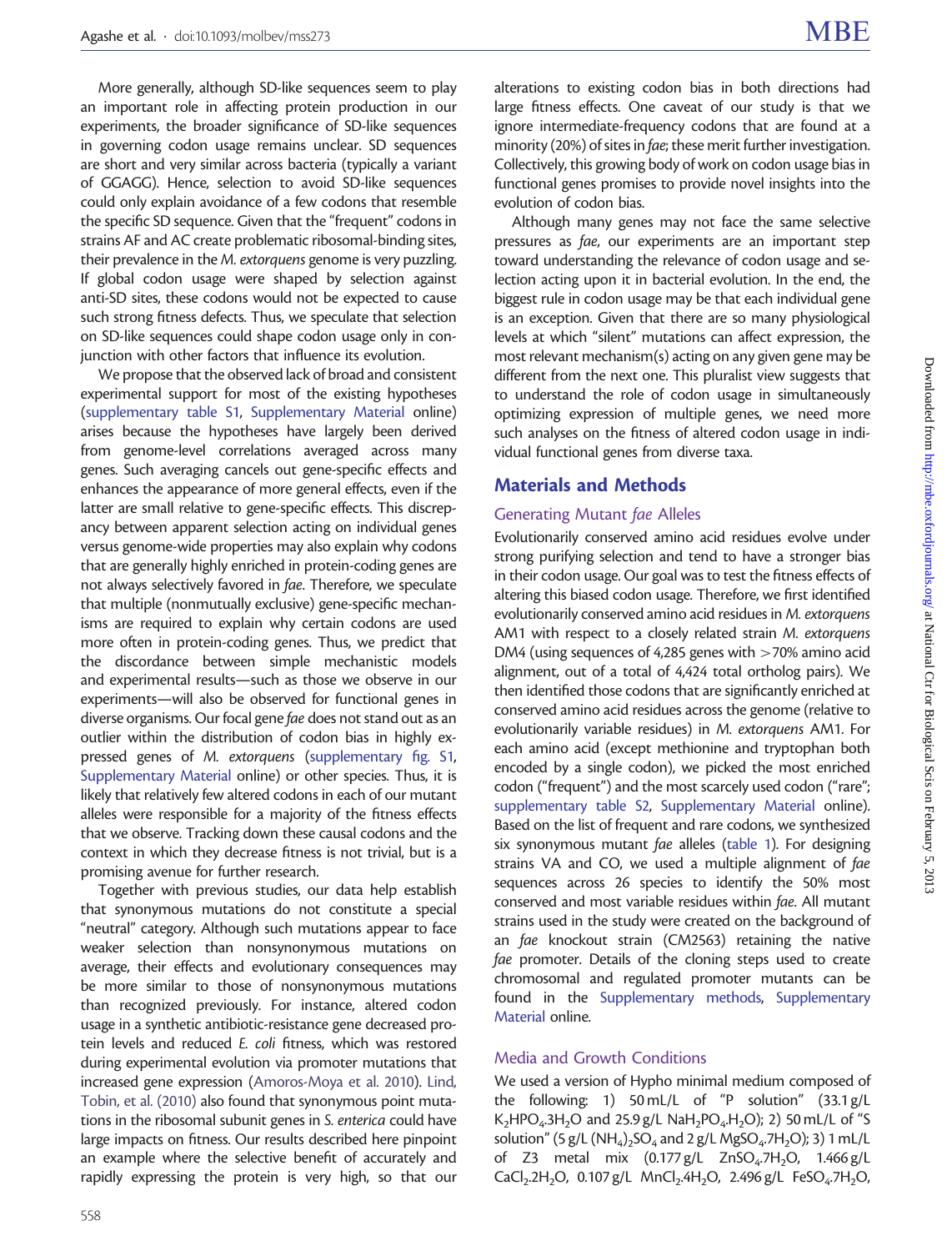<span id="page-10-0"></span> $0.177$  g/L  $(NH_4)_6M_2O_{24}4H_2O$ ,  $0.374$  g/L  $CuSO_4.5H_2O$ ,  $0.238 \text{ g/L}$  CoCl<sub>2</sub>.6H<sub>2</sub>O and  $0.1 \text{ g/L}$  Na<sub>2</sub>WO<sub>4</sub>.2H<sub>2</sub>O); 4) 900 mL/L dH<sub>2</sub>O; 5) carbon substrate as required (15 mM methanol or 3.5 mM sodium succinate); and 6) 2% w/v agar if solid media were required. All cultures were grown at  $30^{\circ}$ C.

#### Quantifying Fitness, Gene Expression, Protein Production, and Enzyme Activity

We measured growth rate of strains across 48 h, using automated hourly readings of optical density  $(OD<sub>600</sub>)$  of cultures growing in 48-well culture plates incubated on a shaker. For expression assays, we allowed cells to grow to midexponential phase in 50-mL flasks with succinate medium, and induced fae expression with methanol. This strategy of induction for a short time balanced the desire for steady-state fae expression with the fact that some of the variants are incapable of growth on methanol and fae mutants are known to suffer from "methanol-sensitivity" due to an inability to handle formaldehyde production (Marx et al. 2003). One hour after induction, we harvested cells for mRNA and protein extraction. We used quantitative real time polymerase chain reaction (PCR) to estimate fae mRNA copy number relative to an endogenous housekeeping ribosomal gene (rpsB). We quantified FAE protein (relative to an endogenous 64 kDa reference protein) using a denaturing gradient gel followed by a Western Blot probed with anti-FLAG antibody. To measure the activity of FAE, we used 300-mL cell cultures induced with methanol for 1 h, in a coupled assay with the enzyme MtdB (methylamine dehydrogenase) as described previously [\(Vorholt et al. 2000](#page-11-0)) [\(Supplementary methods,](http://mbe.oxfordjournals.org/lookup/suppl/doi:10.1093/molbev/mss273/-/DC1) [Supplementary Material](http://mbe.oxfordjournals.org/lookup/suppl/doi:10.1093/molbev/mss273/-/DC1) online).

#### Supplementary Material

[Supplementary methods](http://mbe.oxfordjournals.org/lookup/suppl/doi:10.1093/molbev/mss273/-/DC1), [figures S1–S7,](http://mbe.oxfordjournals.org/lookup/suppl/doi:10.1093/molbev/mss273/-/DC1) and [tables S1–S3](http://mbe.oxfordjournals.org/lookup/suppl/doi:10.1093/molbev/mss273/-/DC1) are available at Molecular Biology and Evolution online [\(http://](http://www.mbe.oxfordjournals.org/) [www.mbe.oxfordjournals.org/](http://www.mbe.oxfordjournals.org/)).

# Acknowledgments

The authors thank Miki Lee and David Chou for experimental advice; Nigel Delaney for growth quantification software; David Robinson for help with designing mutant gene sequences; and Gene-Wei Li for sharing data on Escherichia coli hexamer-anti-SD binding energy. They thank members of the Marx lab, Arvind Subramaniam, Jue Wang, and Sergey Kryazhimskiy for insightful comments and discussion. This work was supported by the National Institutes of Health (grant GM078209 to C.J.M. and GM088344 to D.A.D.), and the National Institute of General Medical Sciences (grant F32GM096705 to N.C.M.-G.).

#### References

- Akashi H. 1994. Synonymous codon usage in Drosophila melanogaster—natural selection and translational accuracy. Genetics 136: 927–935.
- Akashi H. 1995. Inferring weak selection from patterns of polymorphism and divergence at "silent" sites in Drosophila DNA. Genetics 139: 1067–1076.
- Amoros-Moya D, Bedhomme S, Hermann M, Bravo IG. 2010. Evolution in regulatory regions rapidly compensates the cost of nonoptimal codon usage. Mol Biol Evol. 27:2141–2151.
- Bulmer M. 1991. The selection-mutation-drift theory of synonymous codon usage. Genetics 129:897–907.
- Cannarozzi G, Schraudolph NN, Faty M, Rohr von P, Friberg MT, Roth AC, Gonnet P, Gonnet G, Barral Y. 2010. A role for codon order in translation dynamics. Cell 141:355–367.
- Carlini DB. 2004. Experimental reduction of codon bias in the Drosophila alcohol dehydrogenase gene results in decreased ethanol tolerance of adult flies. J Evolution Biol. 17:779–785.
- Carlini DB, Stephan W. 2003. In vivo introduction of unpreferred synonymous codons into the Drosophila Adh gene results in reduced levels of ADH protein. Genetics 163:239–243.
- Chistoserdova L, Chen S-W, Lapidus A, Lidstrom ME. 2003. Methylotrophy in Methylobacterium extorquens AM1 from a genomic point of view. J Bacteriol. 185:2980–2987.
- Chou H-H, Marx CJ. 2012. Optimization of gene expression through divergent mutational paths. Cell Rep. 1:133–140.
- Coleman JR, Papamichail D, Skiena S, Futcher B, Wimmer E, Mueller S. 2008. Virus attenuation by genome-scale changes in codon pair bias. Science 320:1784–1787.
- Cortazzo P, Cerveñansky C, Marín M, Reiss C, Ehrlich R, Deana A. 2002. Silent mutations affect in vivo protein folding in Escherichia coli. Biochem Biophys Res Commun. 293:537–541.
- Curran JF, Yarrus M. 1989. Rates of aminoacyl-tRNA selection at 29 sense codons in vivo. J Mol Biol. 209:65–77.
- Drummond DA, Wilke CO. 2008. Mistranslation-induced protein misfolding as a dominant constraint on coding-sequence evolution. Cell 134:341–352.
- Gold L. 1988. Posttranscriptional regulatory mechanisms in Escherichia coli. Annu Rev Biochem. 57:199–233.
- Gustafsson C, Govindarajan S, Minshull J. 2004. Codon bias and heterologous protein expression. Trends Biotechnol. 22:346–353.
- Hense W, Anderson N, Hutter S, Stephan W, Parsch J, Carlini DB. 2010. Experimentally increased codon bias in the Drosophila adh gene leads to an increase in larval, but not adult, alcohol dehydrogenase activity. Genetics 184:547–555.
- Hershberg R, Petrov DA. 2008. Selection on codon bias. Annu Rev Genet. 42:287–299.
- Ikemura T. 1985. Codon usage and tRNA content in unicellular and multicellular organisms. Mol Biol Evol. 2:13–34.
- Jain R, Rivera MC, Moore JE, Lake JA. 2003. Horizontal gene transfer accelerates genome innovation and evolution. Mol Biol Evol. 20: 1598–1602.
- Kimchi-Sarfaty C, Oh JM, Kim I-W, Sauna ZE, Calcagno AM, Ambudkar SV, Gottesman MM. 2007. A "silent" polymorphism in the mdr1 gene changes substrate specificity. Science 315:525–528.
- Komar AA. 2009. A pause for thought along the co-translational folding pathway. Trends Biochem Sci. 34:16–24.
- Kudla G, Murray AW, Tollervey D, Plotkin JB. 2009. Coding-sequence determinants of gene expression in Escherichia coli. Science 324: 255–258.
- Li G-W, Oh E, Weissman JS. 2012. The anti-Shine-Dalgarno sequence drives translational pausing and codon choice in bacteria. Nature 484:538–541.
- Lind PA, Berg OG, Andersson DI. 2010. Mutational robustness of ribosomal protein genes. Science 330:825–827.
- Lind PA, Tobin C, Berg OG, Kurland CG, Andersson DI. 2010. Compensatory gene amplification restores fitness after inter-species gene replacements. Mol Microbiol. 75:1078–1089.
- Maertens B, Spriestersbach A, Groll von U, et al. (11 co-authors). 2010. Gene optimization mechanisms: a multi-gene study reveals a high success rate of full-length human proteins expressed in Escherichia coli. Protein Sci. 19:1312–1326.
- Marx CJ, Chistoserdova L, Lidstrom ME. 2003. Formaldehydedetoxifying role of the tetrahydromethanopterin-linked pathway in Methylobacterium extorquens AM1. J Bacteriol. 185: 7160–7168.